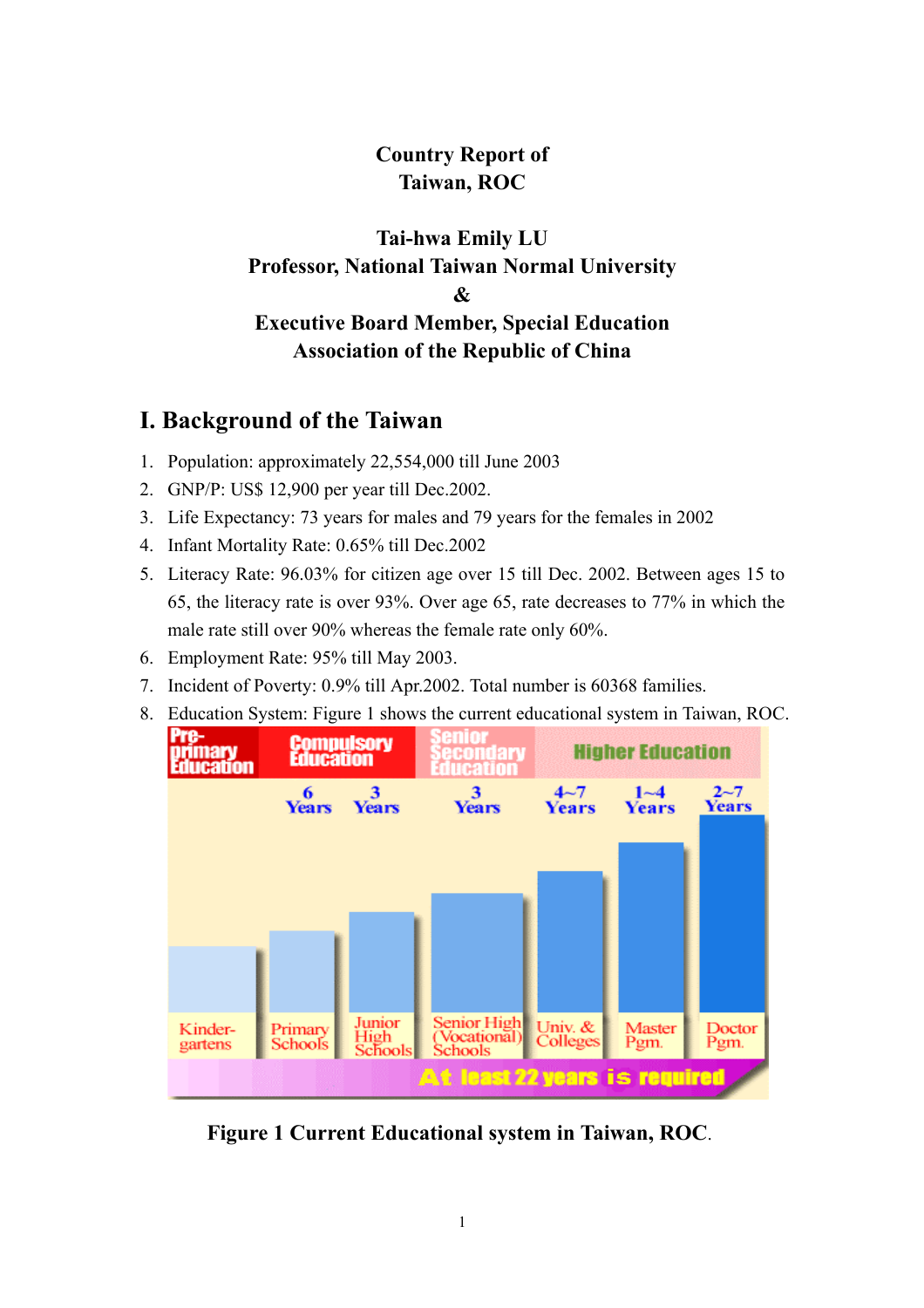From Figure 1, we can see the compulsory education is 9 years from age 6 to 15 normally. Once compulsory education has been completed, a distinction is made between academic education and vocational education systems (See Figure 2). The academic education consists of senior high school, university and college, and graduate school three levels. Junior high graduates need to get into the senior high schools either through the application, special selection, or entrance exam. In the vocational education system, junior high school graduates enter three-year senior vocational schools or various kinds of five-year junior colleges, either by passing an entrance exam or through special selection. After graduation, students can either undertake various kinds of technical and vocational employment, or they can go on to a higher level of education. For instance, graduates of a senior vocational school can, either through passing an entrance exam or through special selection, enter a junior college for a two-year period of study, or an institute of technology or university of technology for a four-year period of study. After graduation from a two-year or five-year junior college, students can through entrance exam or special selection enter an institute of technology or university of technology for a two-year period of study to obtain a bachelor's degree. Therefore, we can see at least 16 years' study is needed to get an undergraduate degree and at least 22 years is required to complete the whole educational system.



**Figure 2 Academic education and vocational education system**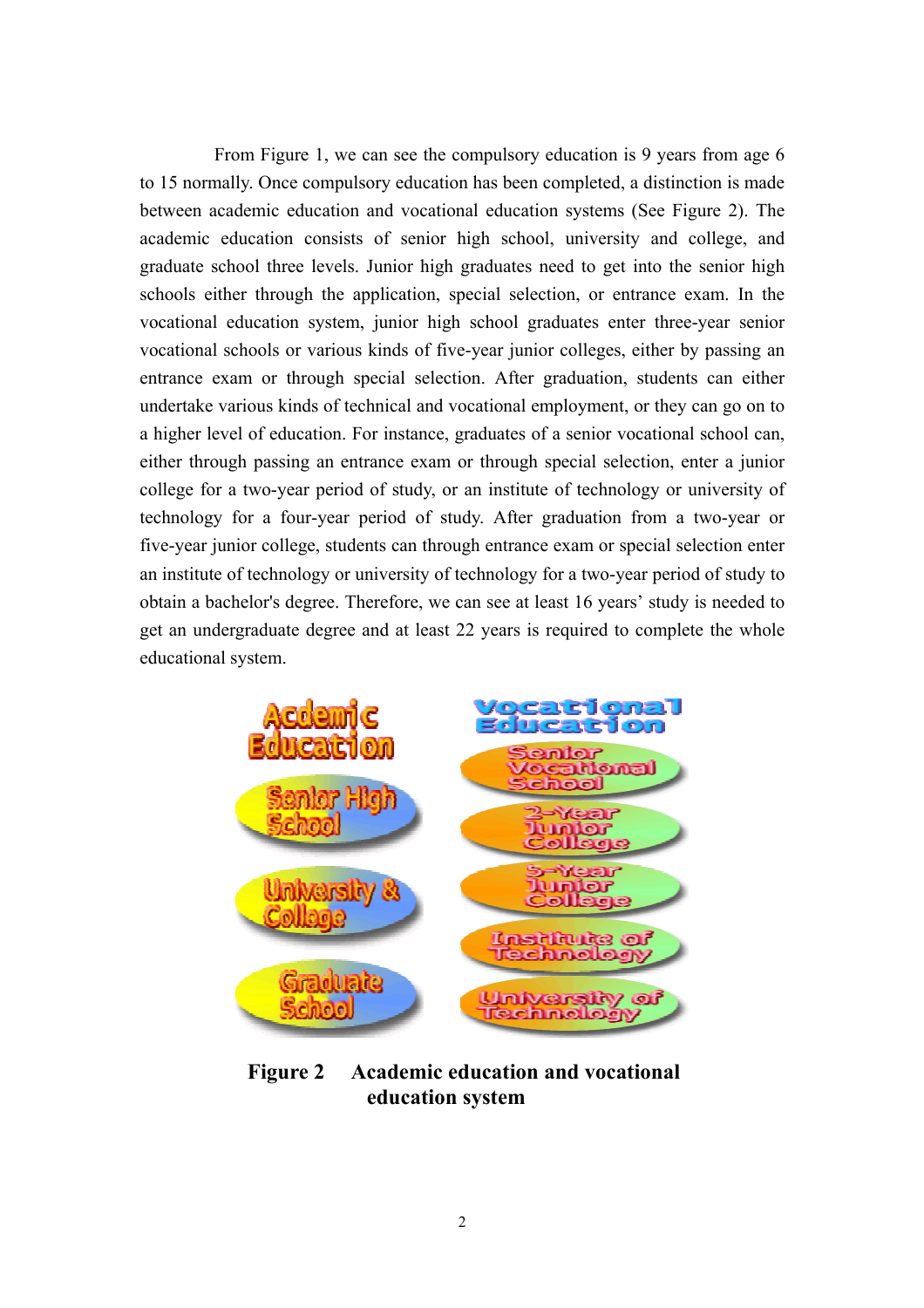Besides the academic and vocational education systems, supplementary schools have also been established to provide the general public with wider opportunities to improve their education. In addition, the ROC also provides special education for gifted and disabled students at both academic and vocational education systems to ensure adequate educational opportunities suited to their needs.

9. Medical/ Health System:

Taiwan's health administration organization is divided into the central level and local (county, city) level. At the central level, the Executive Yuan's Department of Health (DOH) is the nation's highest health administration agency, responsible for the administration of health matters nationwide and the guidance, supervision and coordination of local health bureaus. At the local level, each of the 23 county and city governments and special municipalities of Taipei and Kaohsiung operates a health bureau, responsible for advancing health and medical operations within their respective jurisdiction. Each health bureau also runs public health center in urban/rural townships and health offices in remote areas. There are a total of 25 health bureaus and 371 public health centers in Taiwan area. Figure 3 shows the structure of Taiwan's current medical/health system



### **Current Health Administration System**

**Figure 3 Current Medical / Health System in Taiwan**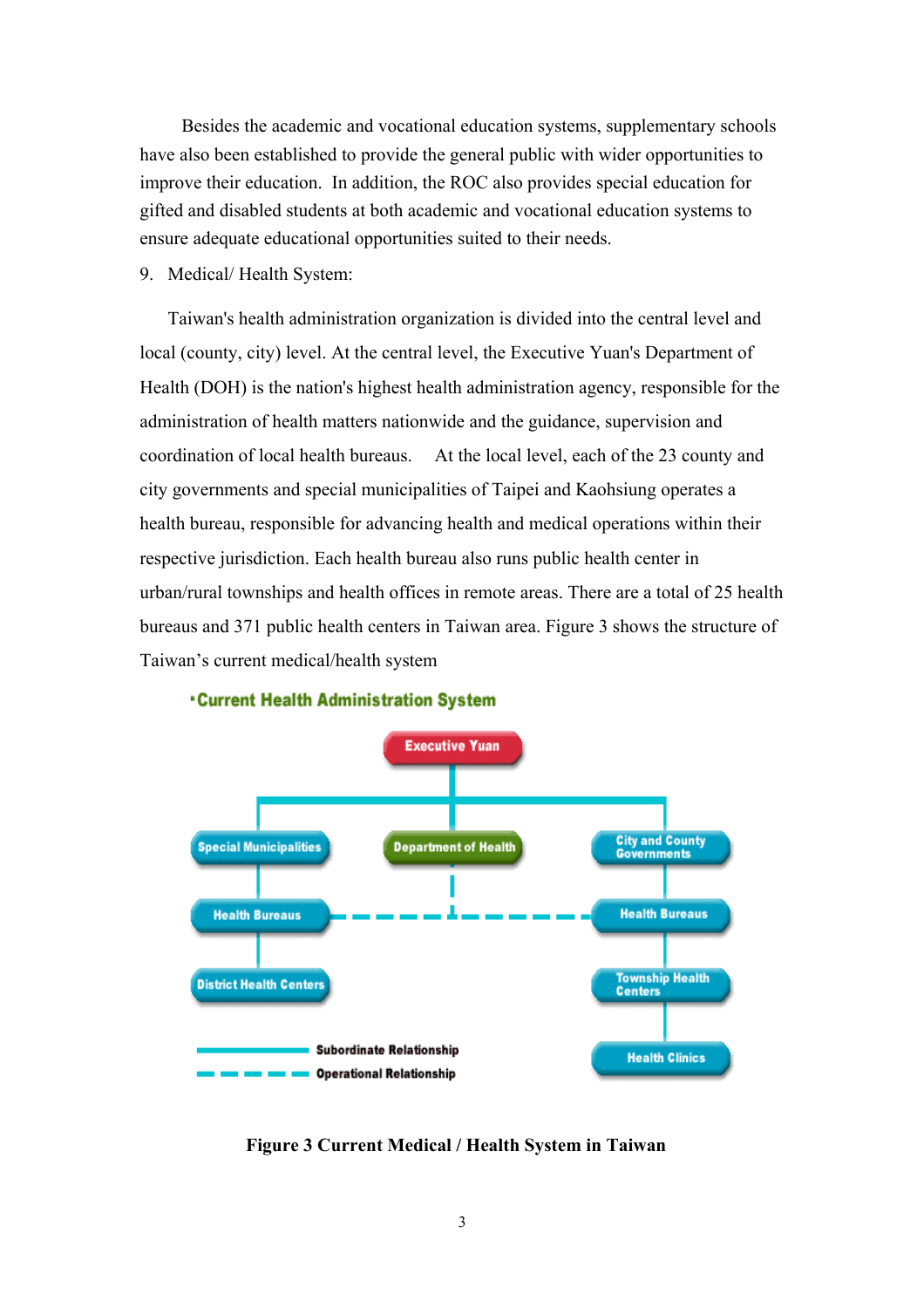Operational units under the DOH include the Bureau of Medical Affairs, the Bureau of Pharmaceutical Affairs, the Bureau of Food Sanitation, the Bureau of Planning, the Central Taiwan Office and the National Health Insurance ( NHI) Work Group. Affiliated agencies include the Bureau of National Health Insurance, the Center for Disease Control, the Bureau of Health Promotion, the National Food and Drug Laboratories, the National Bureau of Controlled Drugs, the Committee on Chinese Medicine and Pharmacy, the NHI Oversight Committee, the NHI Dispute Review Committee, the NHI Medical Fee Coordinating Committee, the National Health Research Institute, the Center for Drug Evaluations, the Taiwan Joint Commission on Hospital Accreditation, the Drug Poisoning Rescue Foundation, and 24 hospitals, the Center for Chest Diseases and five therapeutic care facilities.

## **II. Situation of People with Intellectual Disabilities**

#### 1. National Policy for People with Disabilities (Intellectual Disabilities)

To let every student with special needs to get free and appropriate education since age 3 to 18 is the current national policy for people with disabilities, including the intellectual disabilities for preparation to extend the compulsory education to 12 years. Inclusion now is the trend toward this goal, however, continuing placement such as special education school, special education class, and resource room programs still exist to suit for the least restrictive environment placement needs. As we all know, inclusion will only be succeeded if the regular education is well - prepared to accept and educate the students with special needs into the regular settings. During the past few years, ROC government put a lot of efforts on the regular education reform. The beliefs of regular education reform for the nine-year compulsory education (from elementary to junior-high levels) are "to take good care of every student" and " to cultivate the students' basic competencies in ten areas and let them take-to-go for the rest of their lives." This reform also brings up the issue to alter the former subject-based curriculum to the domain-based curriculum, which is more real life-oriented and is more possible and flexible to adapt for intellectually disabled individuals. In addition, the government also put much emphasis on the revision of the Special Education Law and the Disabled Citizen Welfare Law, their regulations, and related acts. Hundreds of hearings all around Taiwan were held to gather the ideas and data from various persons and resources, including the experts, the teachers, the administrators, the parents, and the disabled adults in the past few years. Many new policies and provisions were implemented. For instance, inclusive and non-categorical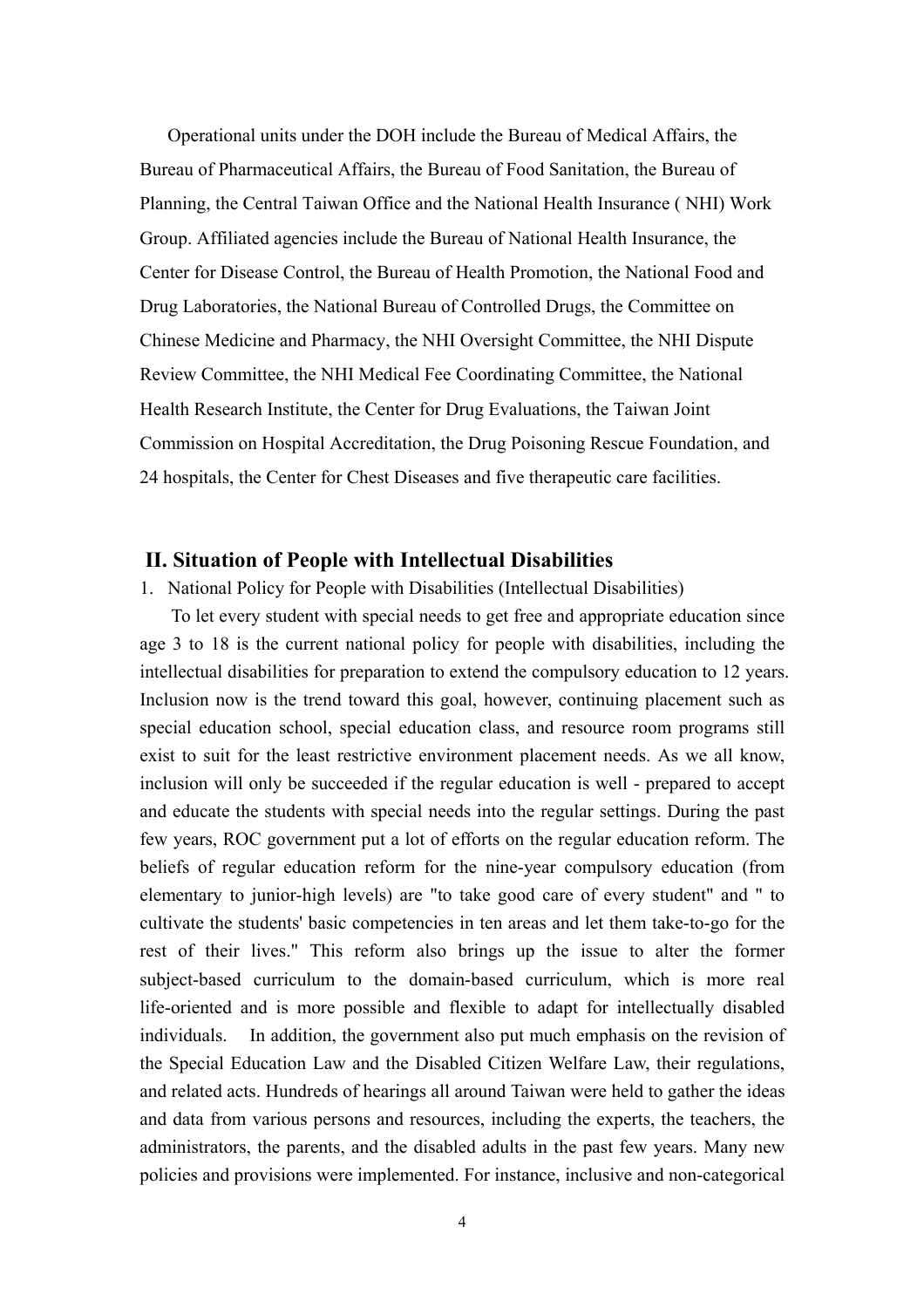education was provided to all disabled children in preschools from age 3. The label of these children was the developmentally delayed. All preschool programs have to accept the disabled children and include them with the regular children by rendering special education personnel as coordinators and remedial teachers. Besides, Program evaluation for all special education classes needs to be implemented at least once every two years by the local government. The Ministry of Education also needs to evaluate the local government at least once every two years and budget will be allocated according to their accomplishments.

#### 2. Number of Children and People with Intellectual Disabilities

Till Dec. 2002, Number of the disabled is about 830, 000 which stand for the 3.7% of the total population. Among them, 76,976 were intellectually disabled (9.3%) and 81,667(9.8%) were multiple disabled.

#### 3. Law Concerned with People with Disabilities

Special Education Law /Regulations and related acts firstly promulgate in 1984, then revised in 1997. This new version brought a lot of changes and new visions based on the international development trends of special education, i.e., the integration, Regular Education Initiative, and inclusion. Its regulations and 16 related acts were announced respectively by the Ministry of Education during 1997-1999.

Besides, our government promulgated the "Disabled Citizen Welfare Law" in 1980 and 1985. The Ministry of Interior further amended this law and renamed it the "Physically and Mentally Disabled Citizens Protection Law" promulgated in April 1997 and partially revised in Nov.2001. It includes the responsibilities of medical care, education, employment services, welfare services, transportation, barrier-free environment and preferential tax treatment for each institution. This law also depicts the regulations of health rehabilitation, educational rights, vocational training, welfare services and institutions, punishment articles for those who do not follow the law.

# 4. Government Agencies/ Department Concerned with Disabilities (Intellectual Disabilities

Three main government agencies in the central level take charge of affairs of the disabled. Ministry of Education takes care of the disabled children in the educational system, Ministry of Interior takes charge of the social welfare part, and Department of Health is in charge of the medical and health part.

In the educational system, a special executive section was set up in Ministry of Education and in each city and county respectively taken charge of all special education affairs since 1997. Also, special education center in 5 universities and 8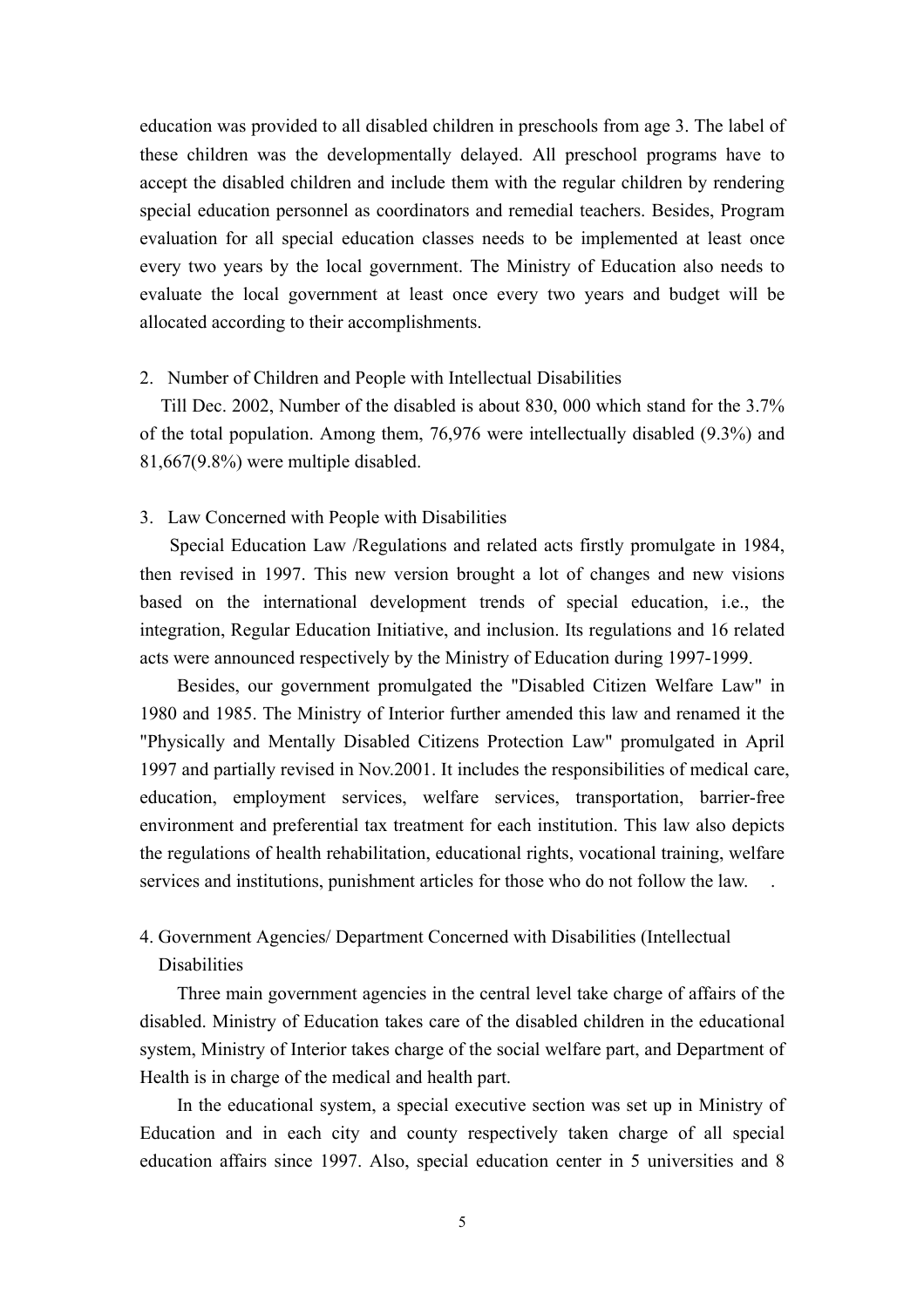teachers colleges at national level helps the government to supervise the development of special education and to give supportive services to the local special education programs nearby its areas.

In the social welfare system, there are 13 public institutions accommodated 2,100 persons, 151 private institutions accommodated 10,477 persons, 49 public owned but private run institutes accommodated 3, 486persons in Sep, 2002. The Department of Social Welfare in Ministry of Inferior supervises all the above institutions.

As to the medical and health system, Department of Health has set up a linking bridge between the social welfare and educational systems. For example, medical hospitals should inform the other two systems about each newborn baby with disabilities or high-risk child for the follow-up detection and intervention.

Nevertheless, interdisciplinary or transdisciplinary team service model is ROC government concerns, so the above three main agencies' cooperation and transition is the major effort currently. For instance, Department of Social Services in the Ministry of Interior has established an early intervention service promotion team with the purpose of coordinating child welfare efforts among health and educational organizations, and various experts, scholars and private sector professional groups. Some other free early intervention programs by integrating the educational, medical, and social welfare disciplines in metropolitan areas are also rendered for children with special needs under age 3.

5. Activities of Non Governmental Organization for People with Intellectual Disabilities (including parent organizations and self-advocacy activities)

Professionals, parent organizations, and runners of the private institutions also did a lot of efforts to the progress of special education in Taiwan. For instance, parents are working on establishing parent organizations and advocating disabled individuals' rights. At least 20 non-governmental associations have been set up to promote the education and welfare of the intellectually disabled. Our association, Special Education Association of the Republic of China, is the biggest with special education teachers and professionals as members. We have over 5000 members all over Taiwan to advocate the education and welfare policies and practical issues for the disabled including the intellectually disabled. For the past few years, we are busy on leading the revision of laws, holding many seminars and conferences to disseminate knowledge, research findings, and new trends concerning disabilities to its members, and helping the Ministry of Education to evaluate local governments' accountabilities and accomplishments on special education development.

As to the parent organization, delegates from local parents associations all over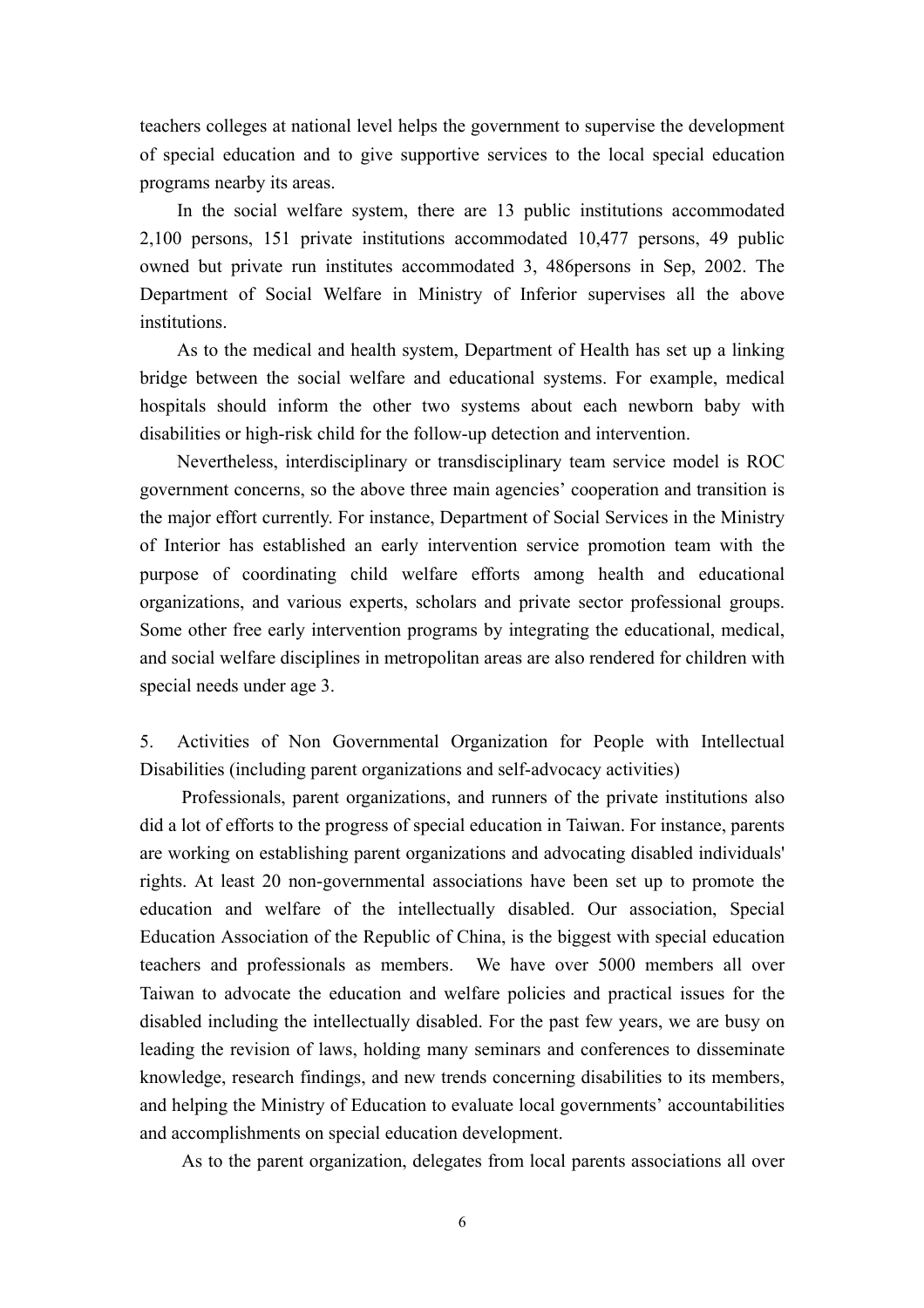Taiwan founded Parents Association for Persons with Intellectual Disabilities (PAPID) in l992. The reason for establishing such a central administrative body was to speak for all intellectually disabled in Taiwan for their rights and protection and to assist all families with intellectually disabled persons to bravely deal with problems they must face. On the other hand, this organization try very hard to appeal to the government to work out a comprehensive life-long care-taking policy for the intellectually disabled so that they may have a chance to fully develop their potential, to share life in their communities and to lead a life that is meaningful enough and with dignity, like everyone else. It consists of 37 local chapters in Taiwan. Up to 2000, over 15,000 families joined different local chapters. During the l998-2000, 228 delegates from all local chapters meet once a year, 46 directors and supervisors meet once every three months, and l2 standing directors and supervisors meet once one and half month. All participants are unpaid elected volunteers.

As to the activity of Self-Advocates, although we have some associations and initiatives advocated by the disabled themselves, by people with intellectual disabilities, as I know, still needs to be strengthened in Taiwan, ROC at present.

#### 6. Services available for People with Intellectual Disabilities

1) Medical Service

 With the implementation of the Bureau of National Health Insurance ( BNHI) in 1995, all citizens in Taiwan have obtained comprehensive medical care such as health prevention, clinical care, hospitalization, resident care and social rehabilitation. Starting from the Year 2000, the BNHI was committed towards establishing a proactive management-style for the National Health Insurance Program, upgrading healthcare services and public satisfaction levels, as well as providing excellent healthcare services. After paying premiums and obtaining NHI cards, the beneficiaries of NHI are entitled to receive comprehensive medical services. Services are available at contracted healthcare institutions such as hospitals, clinics, contracted pharmacies, and appointed medical laboratories, in the case of illness, injury, or childbearing. In addition, to provide continued long-term nursing and medical care, the BNHI has also included home care and hospice care within the scope of National Health Insurance. The package of medical services covered under the NHI program includes outpatient service and inpatient care, Chinese medicine, dental care, childbirth, physical therapy, preventive health care, home care, and rehabilitation for chronic mental illness. Preventive health care includes prenatal examinations for pregnant women, children's preventive healthcare, cervical PAP smear test, and preventive health care examinations for elders. The scope of care services includes diagnosis, examination, testing, consulting, surgery, drugs, supplies/devices, treatment, nursing care, and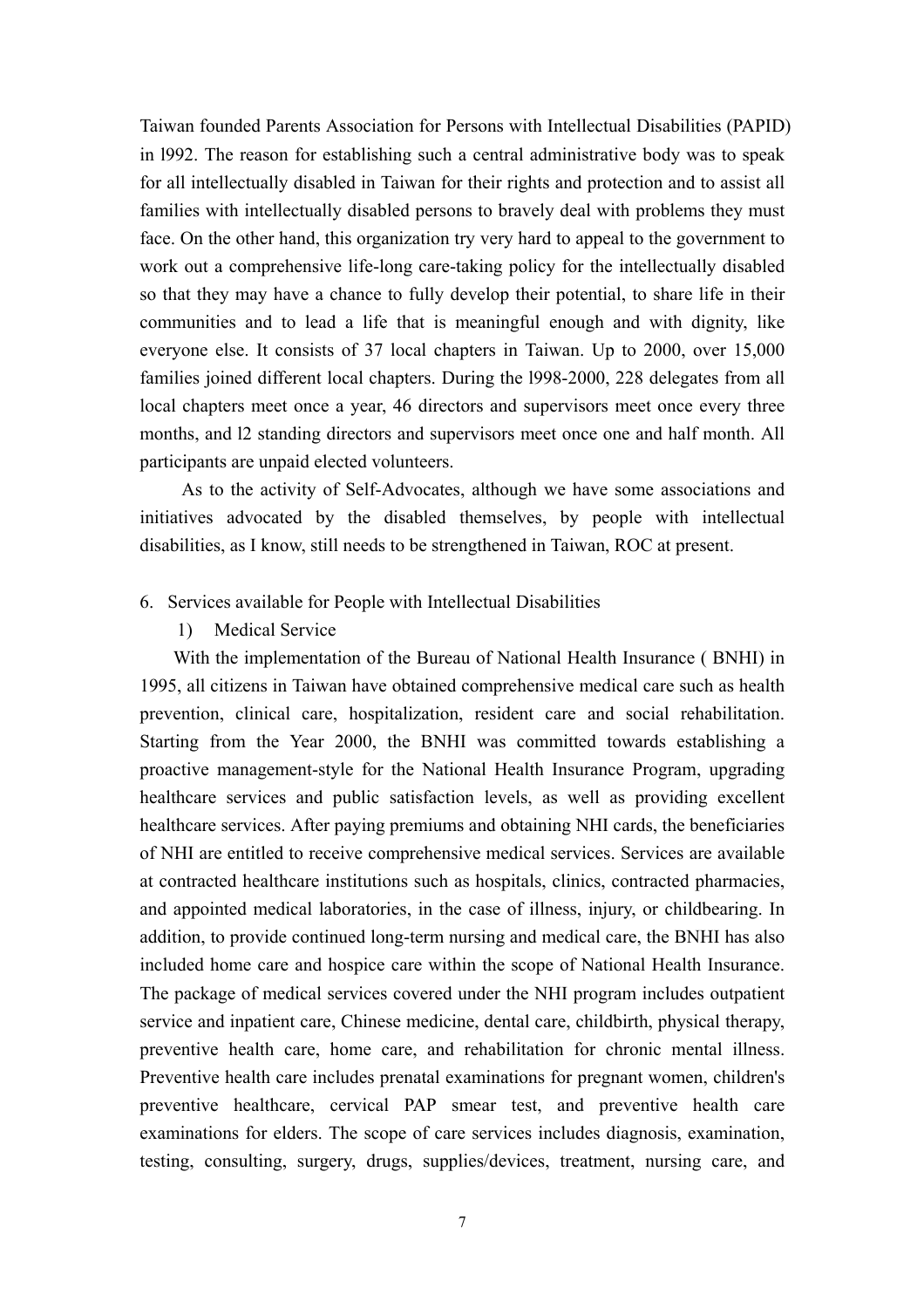wards. The above provisions of NHI system provide the intellectually disabled secure and good quality medical services.

# 2) Educational Service

Resource room programs for mild disabilities, special classes and special schools for moderate and severe disabilities, and some programs affiliated with the hospitals or institutions for profound and multiple disabilities are still existed in current educational systems. The spirit of inclusion, however, is still the guideline and the regular setting should be the first priority while doing the educational placement. In 2003, 1,219 special classes with 9,967 intellectually disabled students were set up from elementary to senior high levels in regular schools; 25 special schools with 613 classes and 5685 disabled students in total. Among them, only 7 schools are specifically for the hearing impaired, visually impaired, or physically disabled. Among the other 18 schools, 23 classes with 71 students are at preschool level, 65 classes with 346 students are at elementary level, 77 classes with 870 students are at junior high level for the severely intellectually disabled and multiple disabled. Some new provisions within this decade for the intellectually disabled are summarized as follows.

(1) Non-categorical resource room programs for the disabled including the intellectually disabled at the elementary, junior and senior high level. Till 2003, there are 1458 resource room programs with 22,302 disabled students all around Taiwan.

(2) Special classes in regular vocational schools for the mildly retarded at the senior high level were set up in 1994. In 2003, 239 special classes with 3053 intellectually disabled students entered senior high vocational schools. Special schools, however, put the main emphasis on providing senior high education for moderately retarded students. In 2003, there are 18 special schools with 245 classes and 2734 intellectually disabled students at senior high level in total.

(3) Including all the preschool level intellectually disabled children into the regular kindergartens by providing necessary supports and remedial education. In 2003, only 93 segregated classes with 544 developmentally disabled children are set up for different categories of disabled. The other 4666 preschoolers are all in the inclusive settings.

In addition, an annual IEP is required for each of the disabled and needs to be documented within 30 days after placement by an IEP team which should includes teachers both in regular and special education, administrators, parents, and professionals in related services (i.e., OT, PT, & ST). The IEP has to be reviewed at least once in a semester. At present, non-categorical resource room programs for the disabled including intellectually disabled at the elementary, junior high and senior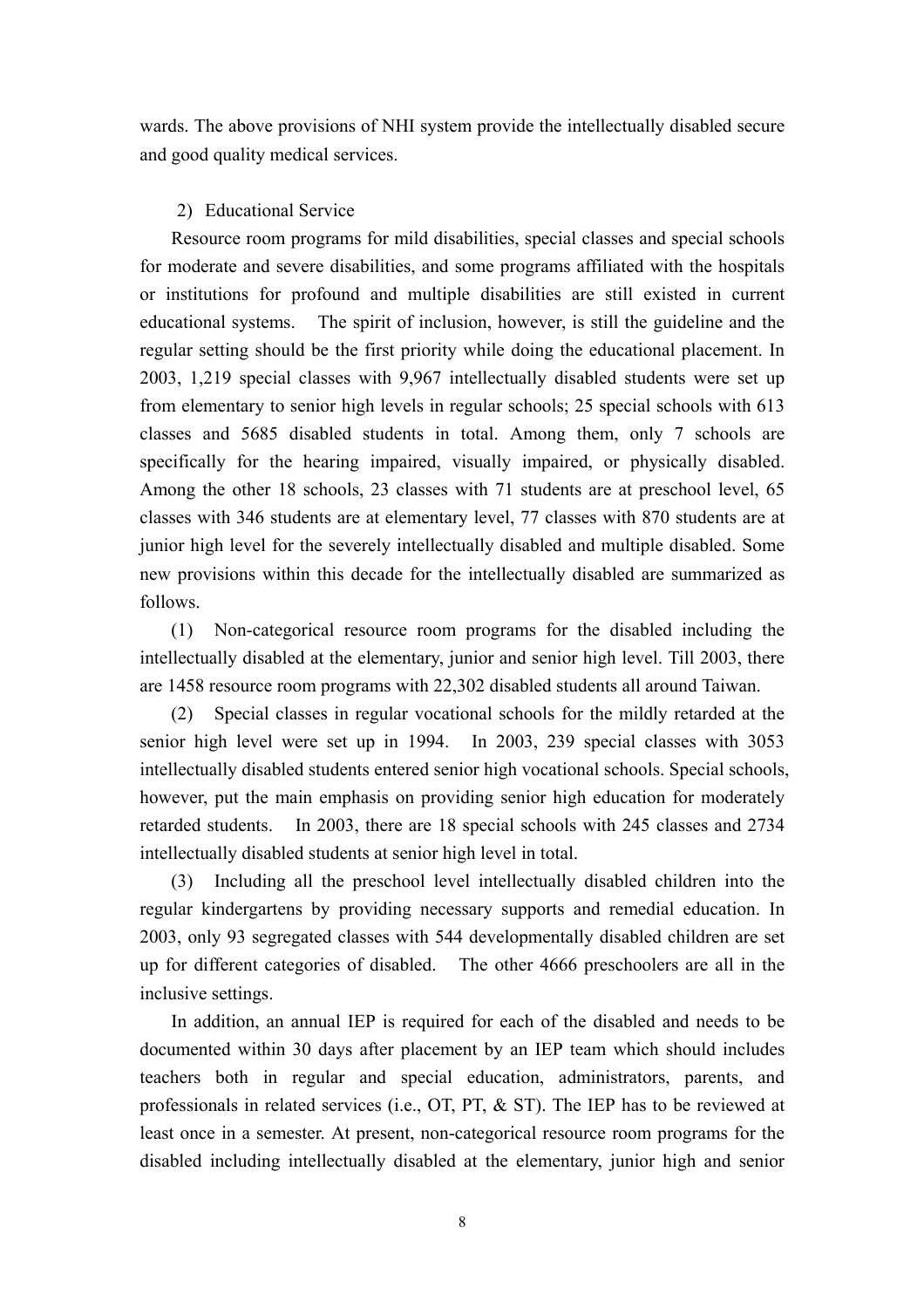high level is the main education program for the mildly disabled in Taiwan. It provides direct teaching to the disabled students through pull-out programs and co-teaching as well, or indirect services with collaborative consultation to the general teachers, or providing assisted technology /aids to various disabled students.

Also, ROC government renders free and appropriate education to the disabled adult who has not received or completed the nine years compulsory education before through adult continuing education system.

### 3) Family Support

Schools in all levels needs to provide parents of children with special needs supportive services such as information, counseling, guidance, and training courses as the Special Education Law requested. Also, the law asked the school to implement an IFSP for parents with disabilities within two weeks when a new school year begins.

## 4) Job Availability

As to the disabled adults, supported employment especially for the intellectually disabled is followed the inclusion trend. For the competitive employment, quota system is set up to secure disabled persons' job placement. In any government running institute with employees more than 50, 2 % of them need to be disabled. In private sectors, with employees more than 100, 1% of them need to be disabled. The salary for the disabled should be no discriminated and should not less than the basic national salary standard. Besides, all kinds of government exam for getting the job license cannot reject the disabled unless the restriction is obviously shown. Only for the intellectually disabled persons, sheltered workshops, vocational training centers, and supported employment services are rendered based on their needs.

5) Others

'The Physically and Mentally Disabled Citizen Protection Law' states that each city and county government should conduct possible provisions such as various media programs, cultural activities, and talent shows to enrich the cultural and spiritual life of the disabled. Barrier-free environment is required in all public architectures by the law. Both high-tech and low-tech devices are provided to the disabled for them to access to the public places and communicate with their normal friends.

7. Community Based Programs for People with Intellectual Disabilities

The existing large institutions started to alter into small size and community-based ones to include them into the communities within this decade. Many group homes in the communities were set up. Besides, the disabled persons can have 50% discount while buying all transportation tickets, and free for entering the public recreational places. At present, many shops in the communities are run by